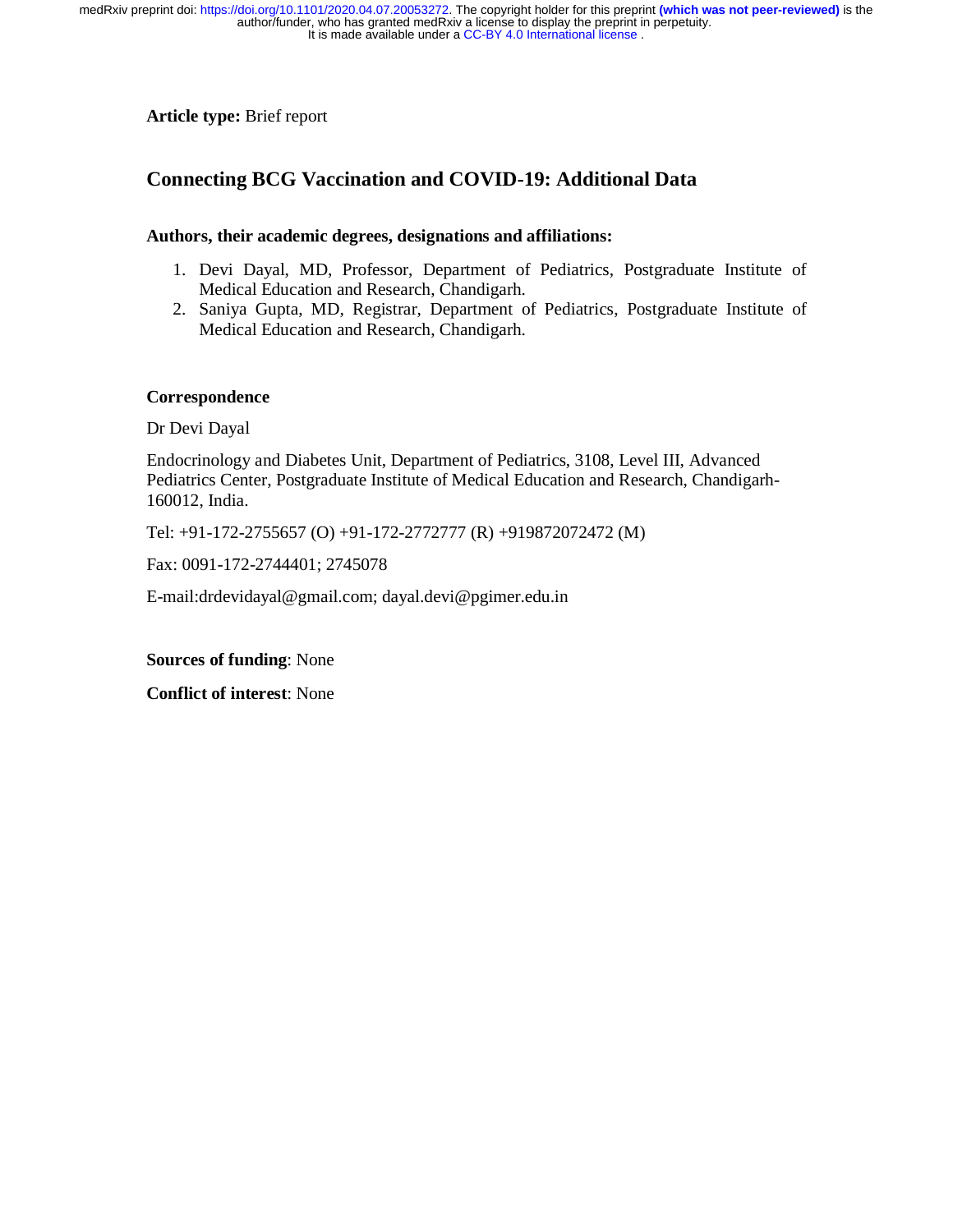### **Abstract**

The reasons for a wide variation in severity of coronavirus disease 2019 (COVID-19) across the affected countries of the world are not known. Two recent studies have suggested a link between the BCG vaccination policy and the morbidity and mortality due to COVID-19. In the present study we compared the impact of COVID-19 in terms of case fatality rates (CFR) between countries with high disease burden and those with BCG revaccination policies presuming that revaccination practices would have provided added protection to the population against severe COVID-19. We found a significant difference in the CFR between the two groups of countries. Our data further supports the view that universal BCG vaccination has a protective effect on the course of COVID-19 probably preventing progression to severe disease and death. Clinical trials of BCG vaccine are urgently needed to establish its beneficial role in COVID-19 as suggested by the epidemiological data, especially in countries without a universal BCG vaccination policy.

**Keywords**: COVID-19, BCG vaccination, case fatality ratio, mortality, low resource countries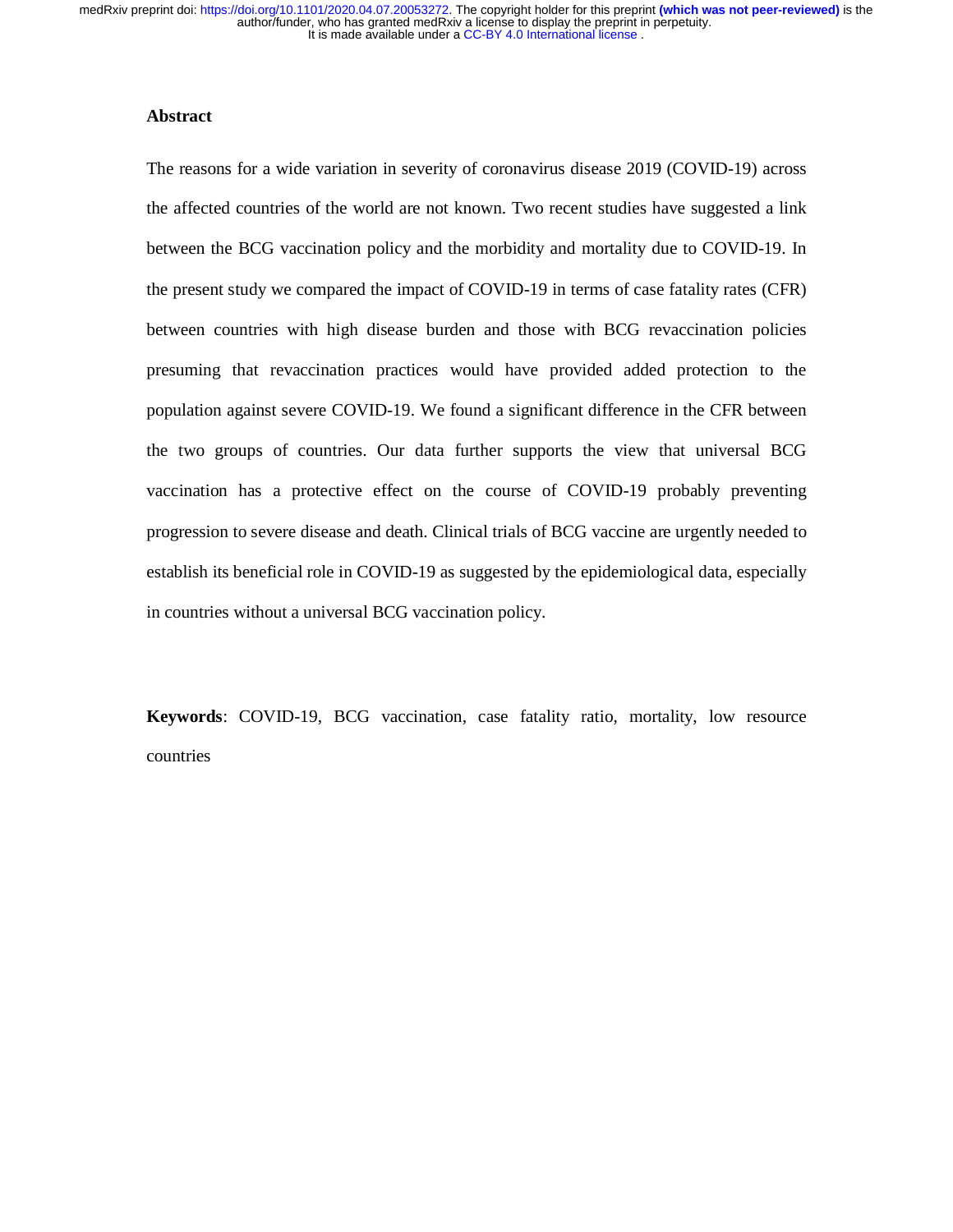#### **Introduction**

The ongoing pandemic of coronavirus disease 2019 (COVID-19) caused by severe acute respiratory syndrome coronavirus 2 (SARS-CoV-2) is posing a grave threat to global public health. With more than one million confirmed cases and the global death toll alarmingly crossing 50,000 on April 3, there is a climate of fear, social disruption, institutional breakdown, and scientific uncertainty. The devastation caused by COVID-19 pandemic probably parallels the "Spanish flu" pandemic, still considered the most devastating in human history that affected an estimated one third of the world population at that time of which more than 2.5% died (1). The world governments working in tandem with the health organisations are making all possible efforts to establish countermeasures to reduce the devastating effects of COVID-19. The world's top healthcare systems appear shaken and the pandemic has forced the medical fraternity to realise something very basic that life is not always in the doctors' hands, and to feel that being a doctor will never be the same after this pandemic (2). Since there is no definitive treatment or an effective vaccine for disease control, the scientific community has been making frenetic efforts to find measures for cure or for at least reducing the morbidity due to COVID-19 (3). A large number of therapeutic measures such as low-dose methylprednisolone, chloroquine phosphate, hydroxychloroquine, ribavirin, angiotensin receptor 2 blockers, anti-ageing drugs such as azithromycin, quercetin, rapamycin and doxycycline, IL-1 or IL-1R suppressors, protease inhibitors such as lopinavir/ritonavir, acetazolamide, nifedipine, phosphodiesterase inhibitors, convalescent plasma transfusions, tocilizumab, traditional Chinese medicine, statins, zinc supplements, and therapeutic neutralizing and monoclonal antibodies have been either tried or suggested for patients with COVID-19 over a short span of about 4 months in the desperate hope of an effective treatment of these patients (3). Commensurate with the unprecedented times, the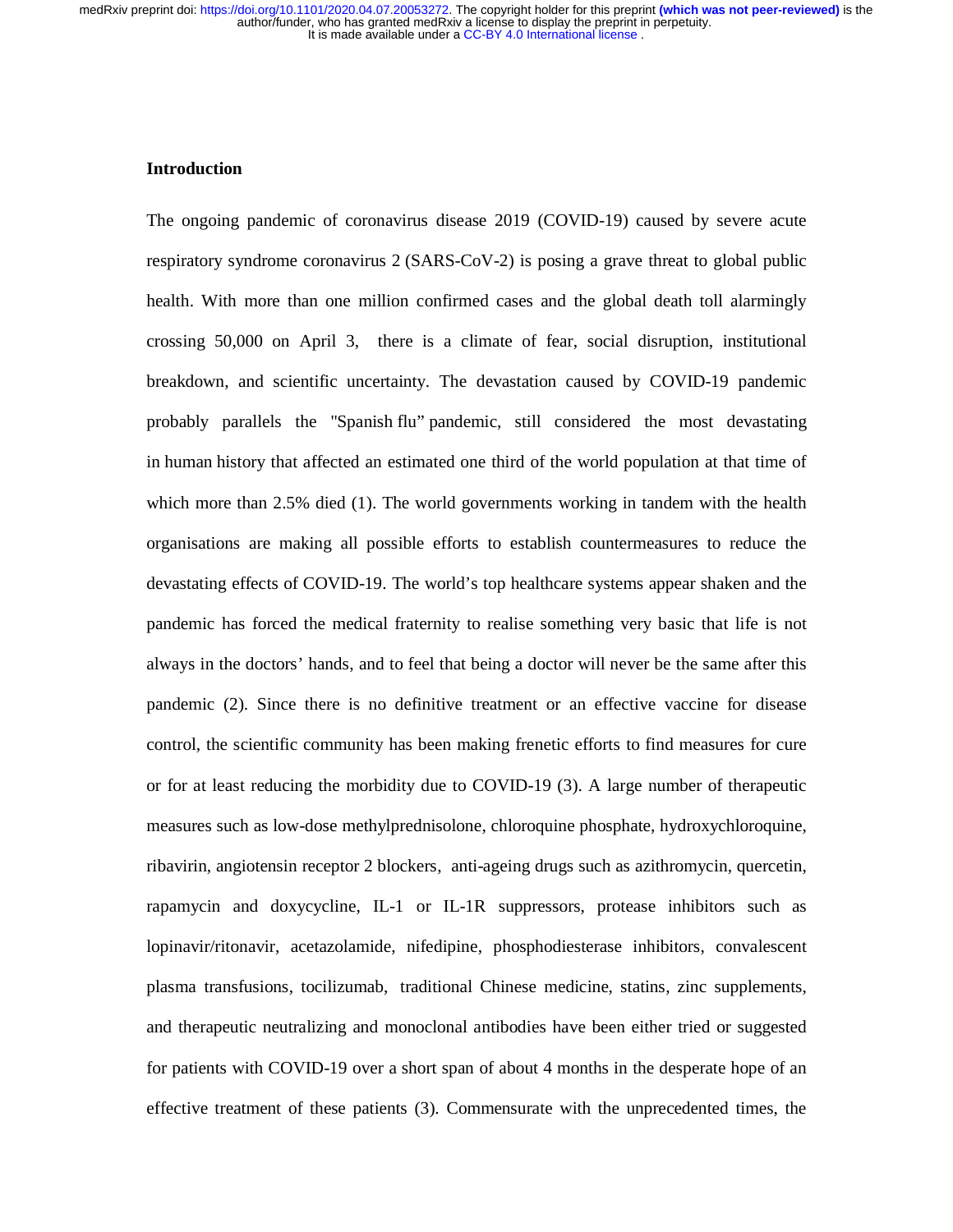World Health Organisation (WHO) has rightly responded by accelerating research in diagnostics, vaccines and therapeutics and called for studying even the unregistered and experimental interventions as formal clinical trials to rapidly establish their safety, efficacy, risks, and benefits (4). In another unprecedented development, hundreds of scientists, physicians, funders, and policy makers from all the major continents of the world have come together to form the COVID-19 Clinical Research Coalition to support WHO's efforts to counter the COVID-19 pandemic (5). It is in this context that the two recently published epidemiological studies by Miller A et al and Hegarty PK et al, on a correlation between universal Bacille Calmette-Guérin (BCG) vaccination policy and reduced morbidity and mortality for COVID-19, offer a ray of hope for low resource countries (6, 7).

#### **Methods**

To further augment the observations of the two published studies, we hypothesized that countries which adopted a BCG revaccination policy in the past might be at an advantage as the revaccination practices would have sustained the protection offered by BCG vaccination. We specifically compared the case fatality rates (CFR) between the countries with high COVID-19 burden and the countries which had followed BCG revaccination policies in the past. According to the BCG atlas published in 2011, 16 countries adopted BCG revaccination policy in the past (8). Out of these, 4 were excluded from the analysis due either to nonavailability of COVID-19 information or the non-specification of the age at second BCG dose. The data on population was taken from the World Population Clock (9). The information on the number of COVID-19 cases and deaths was retrieved from the WHO's situation report for the day (10).

#### **Results**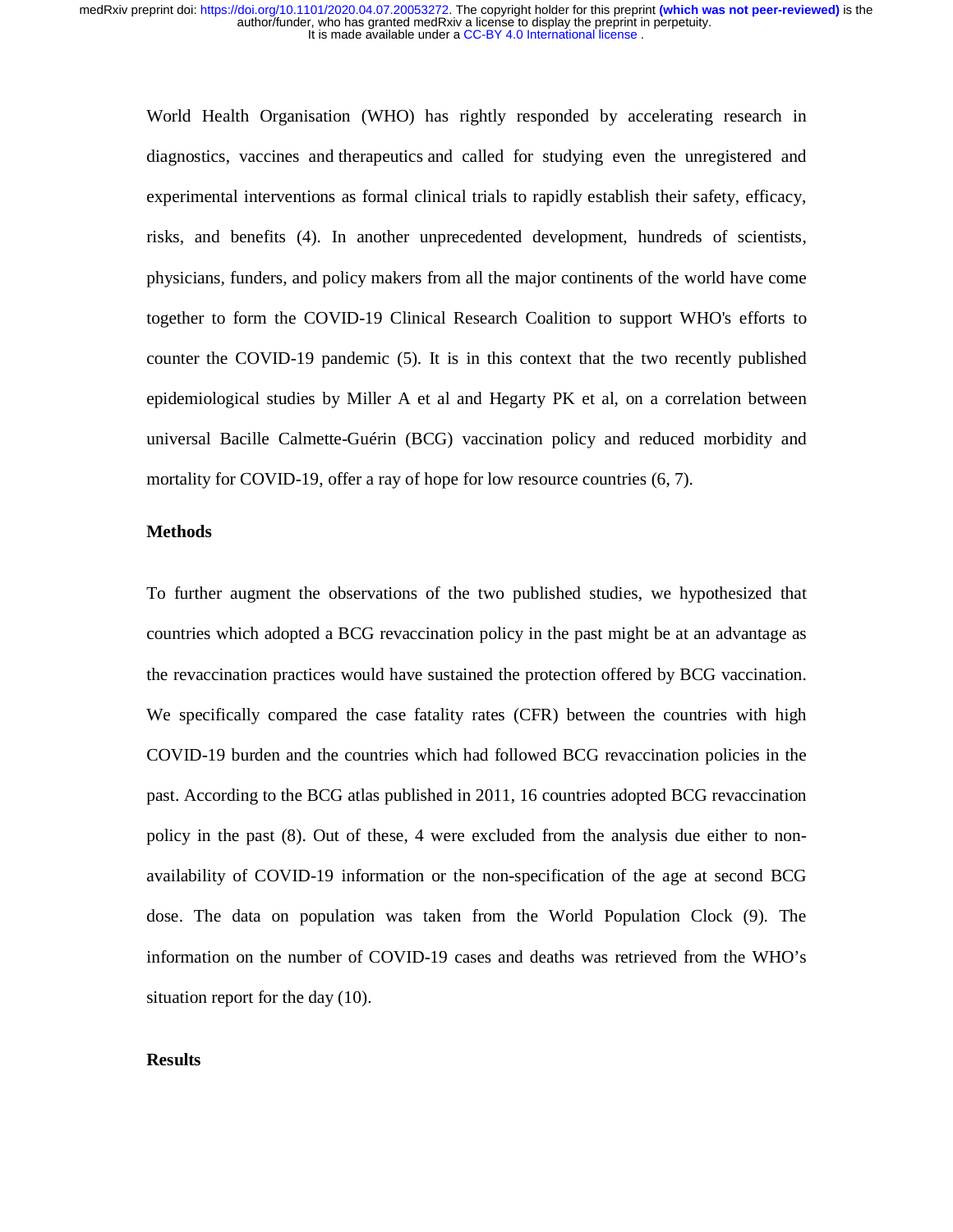We observed a marked difference in the mean CFR between the two groups of countries (5.2% versus 0.6%, p value <0.0001) (Table 1).

#### **Discussion**

Our data further supports the observations of previous two studies by Miller A et al and Hegarty PK, of reduced mortality due to COVID-19 in countries with universal BCG vaccination policy. Miller A et al, while rapidly synthesizing the evidence, compared the BCG vaccination policies of a large number of countries with the morbidity and mortality for COVID-19 (6). They rightly chose mortality rates as outcome as the number of reported cases may be influenced by the testing capabilities and underreporting in the low income countries. Confounders such as the country's standard of medical care and underreporting were adequately excluded. The conclusions drawn from the study that universal BCG vaccination policy is correlated with reduced mortality rates due to COVID-19, thus appear trustworthy. Another conclusion that the countries that established a universal BCG policy earlier had a reduced mortality rate is also reassuring especially for low and middle income economies. The other study by Hegarty PK et al, also arrived at a similar conclusion that countries with national program of universal BCG vaccination appear to have a lower incidence and death rate from COVID-19 (7). Both studies recommend further testing of the hypothesis that BCG vaccine probably offers protection against COVID-19, through randomized controlled trials to determine how fast a BCG induced protective immune response to COVID-19 develops.

The protection offered by BCG vaccine to SARS-CoV-2 has been attributed to its nonspecific effects (NSEs) (11). The range of NSEs include a reduction in the incidence of respiratory tract infections in children, antiviral effects and reduced viremia in experimental animals (11). For several viruses such as respiratory syncytial virus, yellow fever, herpes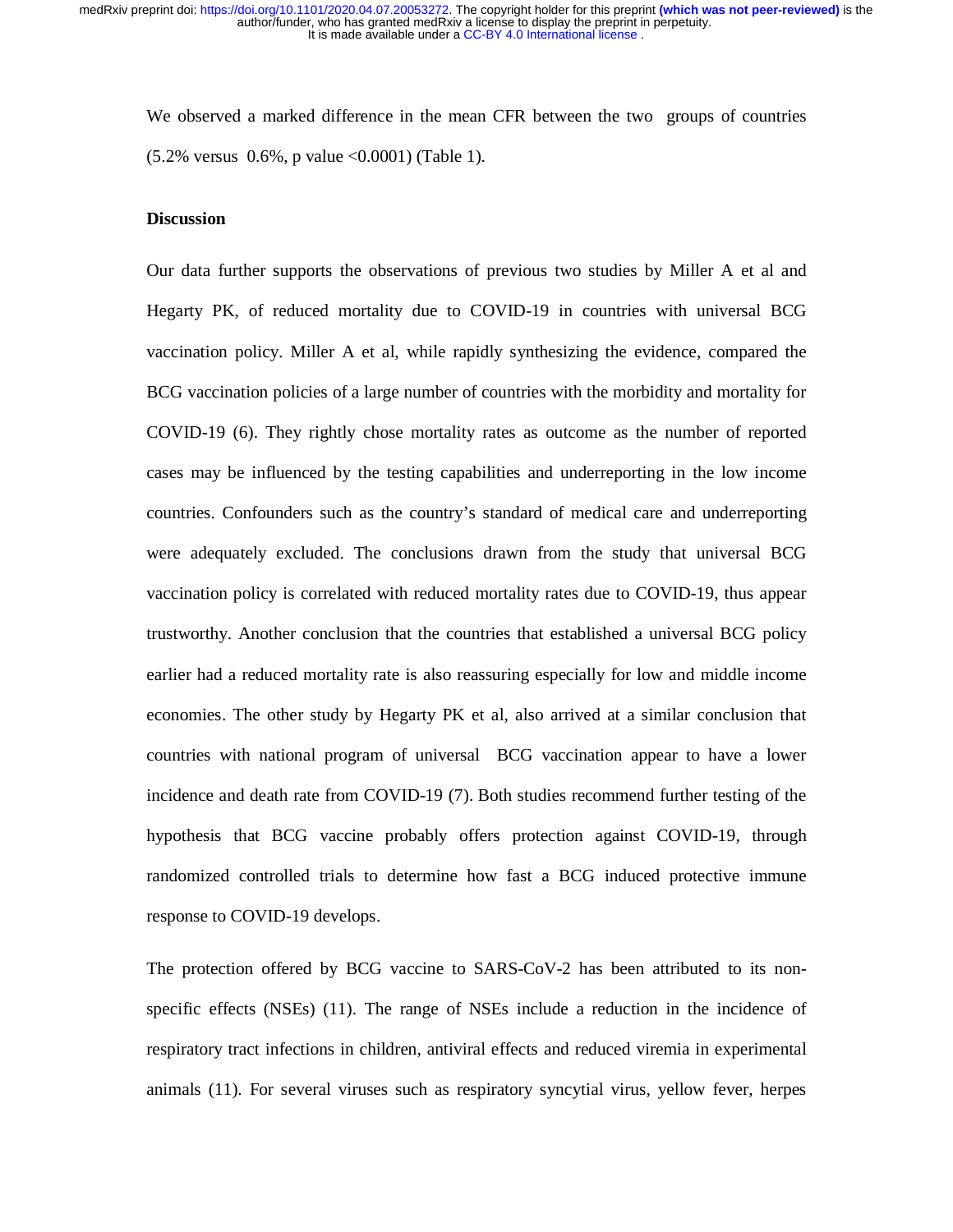simplex virus and human papilloma virus, a favourable in vitro or in vivo effect has indeed been observed in various studies (11). Based on the hypothesis that BCG vaccination may induce (partial) protection against susceptibility to and/or severity of SARS-CoV-2 infection even during the epidemic, some countries like Australia and the Netherlands which do not practice routine BCG vaccination have been really quick to launch phase 3 clinical trials (12, 13).

A limitation of our study was the calculation of CFR by dividing the number of known deaths by the number of confirmed cases which may not represent the true CFR during an ongoing epidemic (14). We chose this calculation as both the numerator and denominator were rapidly changing and the use was meant only for comparison and not for projecting the mortality due to COVID-19. We also wish to caution against oversimplification of interpretation of BCG vaccination link with COVID-19 as this is derived from the epidemiological data that needs to be confirmed by well designed clinical trials. Furthermore, the CFR depends on multiple factors, in particular, on the ability of the national governments and the healthcare systems to respond to the epidemic. As COVID-19 gains further foothold in low resource countries, the CFR may change significantly and the current conclusions may then become invalid.

Several low resource countries such as India practice universal BCG vaccination policy established since mid-twentieth century. Unlike developed countries where the tuberculosis rates in the population declined significantly prompting their policy makers to adopt a target BCG vaccination approach for high risk populations, the universal vaccination strategy has continued in several high-TB-burden countries (8). The observations of the two recent epidemiological studies alongwith our own data offer hope for a reduced impact of COVID-19 for countries which practice universal BCG vaccination policy, similar to the recently published experience on COVID-19 in children that has instilled some optimism amongst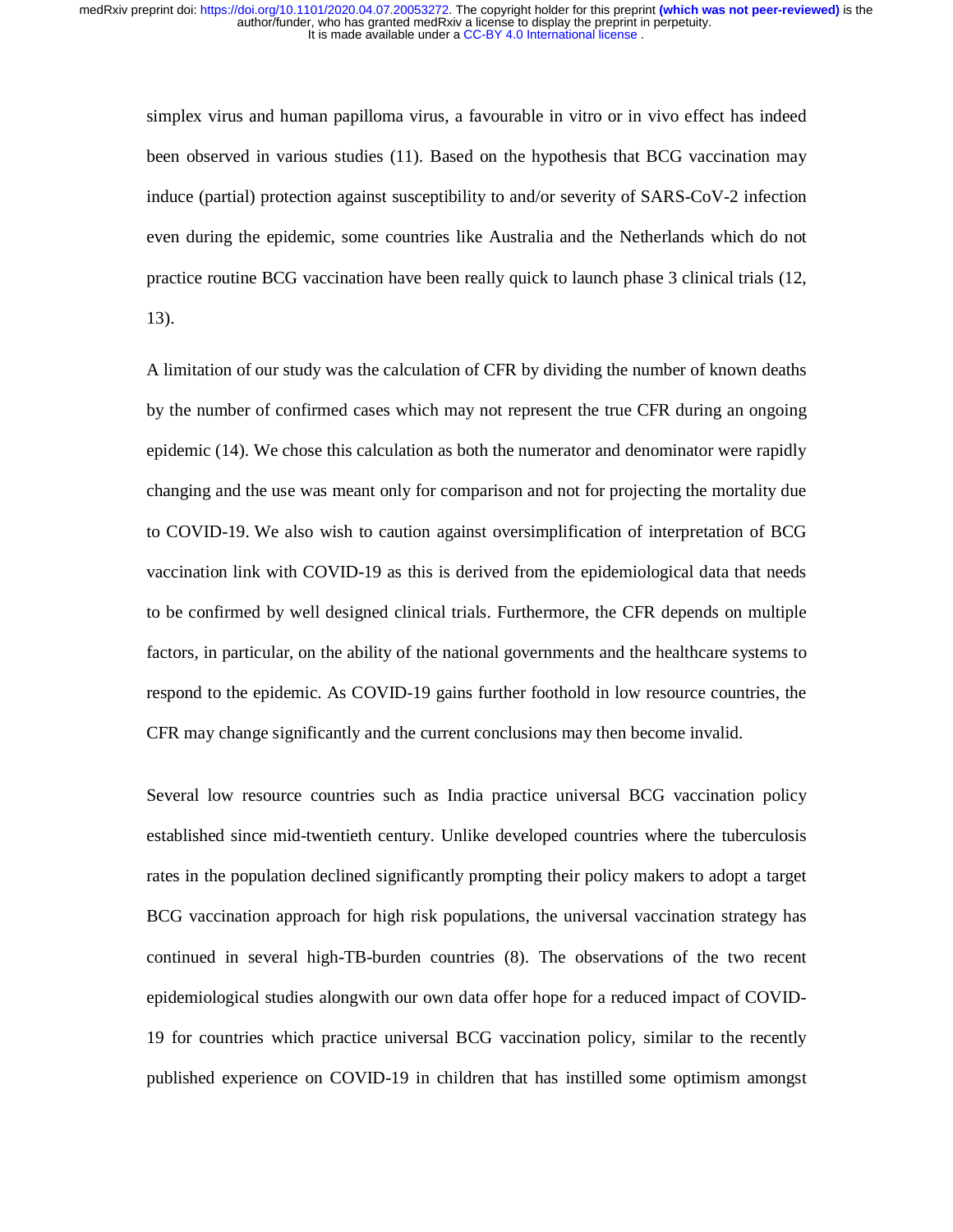pediatric fraternity (15, 16). Several of these countries have scarce financial and manpower resources to fight the pandemic.

#### **References**

- 1. Pederson T. Where Are We, a Century After the "Spanish Flu"? FASEB J. 2018;32(5):2317-2318.
- 2. Giulio M, Maggioni D, Montroni I, Ugolini G, Capelli P, Ceppi L, et al. Being a doctor will never be the same after the COVID-19 pandemic. Am J Med. 2020 Mar 30. pii: S0002-9343(20)30216-3. doi: 10.1016/j.amjmed.2020.03.003. [Epub ahead of print]
- 3. Zhou M, Zhang X, Qu J. Coronavirus disease 2019 (COVID-19): a clinical update. Front Med. 2020 Apr 2. doi: 10.1007/s11684-020-0767-8. [Epub ahead of print]
- 4. World Health Organization. Monitored emergency use of unregistered and experimental interventions (MEURI). Available at: http://www.who.int/ethics/publications/infectious-disease-outbreaks/en/
- 5. COVID-19 Clinical Research Coalition. Global coalition to accelerate COVID-19 clinical research in resource-limited settings Lancet. 2020 Apr 2. doi:10.1016/S0140- 6736(20)30798-4. [Epub ahead of print]
- 6. Miller A, Reandelar MJ, Fasciglione K, Roumenova V, Li Yan, Otazu GH. Correlation between universal BCG vaccination policy and reduced morbidity and mortality for COVID-19: an epidemiological study. 2020 medRxiv doi: 10.1101/2020.03.24.20042937.
- 7. Hegarty PK, Kamat AM, Zafirakis H, Dinardo A. BCG vaccination may be protective against Covid-19. 2020 cc doi: 10.13140/RG.2.2.35948.10880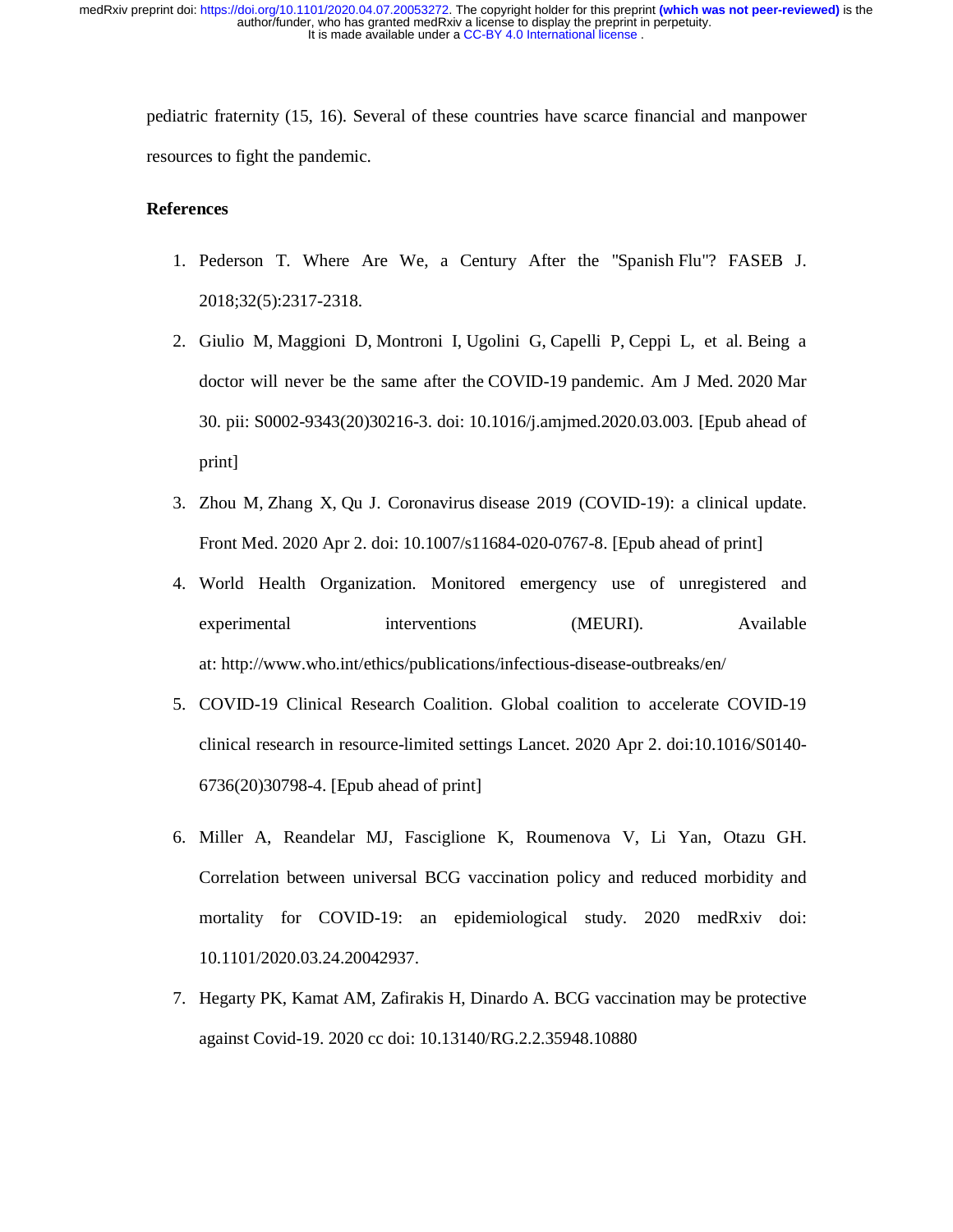- 8. Zwerling A, Behr MA, Verma A, Brewer TF, Menzies D, Pai M. The BCG World Atlas: a database of global BCG vaccination policies and practices. PLoS Med. 2011;8(3):e1001012.
- 9. World Population Clock: Worldometer. Available at: https://www.worldometers.info/world-population. Accessed March 29, 2020.
- 10. Coronavirus disease 2019 (COVID-19) Situation Report 69. https://www.who.int/docs/default-source/coronaviruse/situation-reports/20200324 sitrep-69. Accessed March 29, 2020.
- 11. Moorlag SJCFM, Arts RJW, van Crevel R, Netea MG. Non-specific effects of BCG vaccine on viral infections. Clin Microbiol Infect. 2019;25(12):1473-1478.
- 12. Bonten MJM, Utrecht UMC. Reducing Health Care Workers Absenteeism in Covid-19 Pandemic Through BCG Vaccine (BCG-CORONA). Mar 2020. Retrieved from http://clinicaltrials.gov/ct2 (Identifier: NCT04328441).
- 13. Curtis N. BCG Vaccination to Protect Healthcare Workers Against COVID-19 (BRACE). Mar 2020. Retrieved from http://clinicaltrials.gov/ct2 (Identifier: NCT04327206).
- 14. Ghani AC, Donnelly CA, Cox DR, Griffin JT, Fraser C, Lam TH, et al. Methods for estimating the case fatality ratio for a novel, emerging infectious disease. Am J Epidemiol. 2005;162(5):479-86.
- 15. Ludvigsson JF. Systematic review of COVID-19 in children show milder cases and a better prognosis than adults. Acta Paediatr 2020 Mar 23. doi: 10.1111/apa.15270. [Epub ahead of print]
- 16. Dayal D. We urgently need guidelines for managing COVID-19 in children with comorbidities. Acta Paediatr. 2020 (in press).